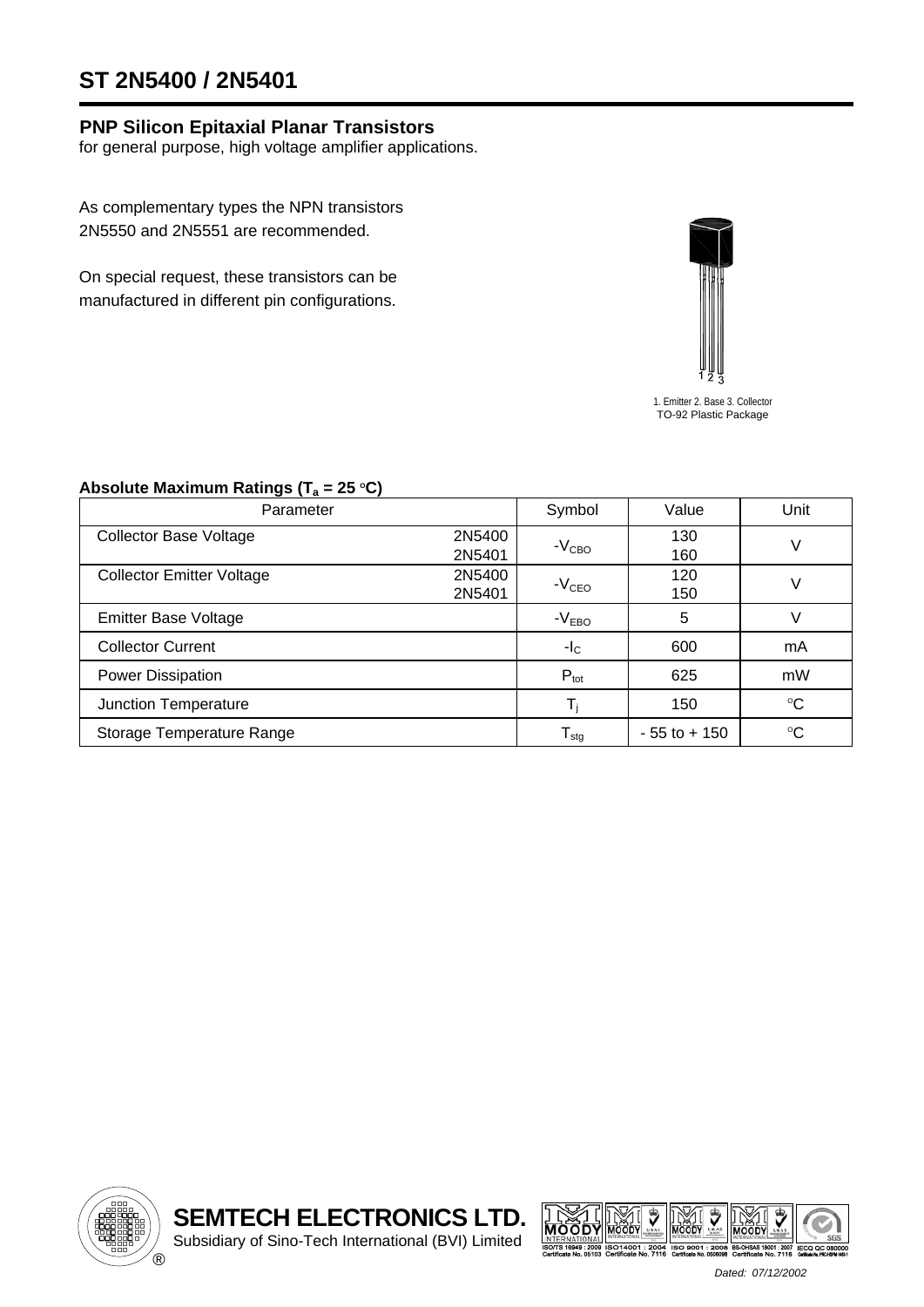#### **Characteristics at**  $T_a = 25 \degree C$

| Parameter                                                                                                           | Symbol               | Min.       | Max.       | Unit       |
|---------------------------------------------------------------------------------------------------------------------|----------------------|------------|------------|------------|
| <b>DC Current Gain</b><br>at $-V_{CE} = 5 V$ , $-I_C = 1 mA$<br>2N5400<br>2N5401                                    | $h_{FE}$<br>$h_{FE}$ | 30<br>50   |            |            |
| 2N5400<br>at $-V_{CF} = 5 V$ , $-I_C = 10 mA$<br>2N5401                                                             | $h_{FE}$<br>$h_{FE}$ | 40<br>60   | 180<br>240 |            |
| at $-V_{CF} = 5 V$ , $-I_C = 50$ mA<br>2N5400<br>2N5401                                                             | $h_{FE}$<br>$h_{FE}$ | 40<br>50   |            |            |
| <b>Collector Base Cutoff Current</b><br>2N5400<br>at - $V_{CB}$ = 100 V<br>2N5401<br>at - $V_{CB}$ = 120 V          | $-ICBO$              |            | 100<br>50  | nA         |
| <b>Emitter Base Cutoff Current</b><br>at $-V_{EB} = 3 V$                                                            | $-IEBO$              |            | 50         | nA         |
| Collector Base Breakdown Voltage<br>at $-I_c = 100 \mu A$<br>2N5400<br>2N5401                                       | $-V_{\rm (BR) CBO}$  | 130<br>160 | ۰          | $\vee$     |
| Collector Emitter Breakdown Voltage<br>2N5400<br>at $-IC = 1$ mA<br>2N5401                                          | $-V_{(BR)CEO}$       | 120<br>150 |            | $\vee$     |
| Emitter Base Breakdown Voltage<br>at $-I_E = 10 \mu A$                                                              | $-V_{(BR)EBO}$       | 5          |            | $\vee$     |
| <b>Collector Emitter Saturation Voltage</b><br>at $-I_c = 10$ mA, $-I_B = 1$ mA<br>at $-I_c = 50$ mA, $-I_B = 5$ mA | $-V_{CE(sat)}$       |            | 0.2<br>0.5 | $\vee$     |
| <b>Base Emitter Saturation Voltage</b><br>at $-I_c = 10$ mA, $-I_B = 1$ mA<br>at $-I_c = 50$ mA, $-I_B = 5$ mA      | $-V_{BE(sat)}$       |            | 1<br>1     | $\vee$     |
| <b>Gain Bandwidth Product</b><br>at $-V_{CE} = 10 V$ , $-I_C = 10 mA$ , f = 100 MHz                                 | $f_T$                | 100        | 400        | <b>MHz</b> |
| <b>Collector Output Capacitance</b><br>at $-V_{CB} = 10 V$ , f = 1 MHz                                              | $C_{ob}$             |            | 6          | pF         |





 *Dated: 07/12/2002*